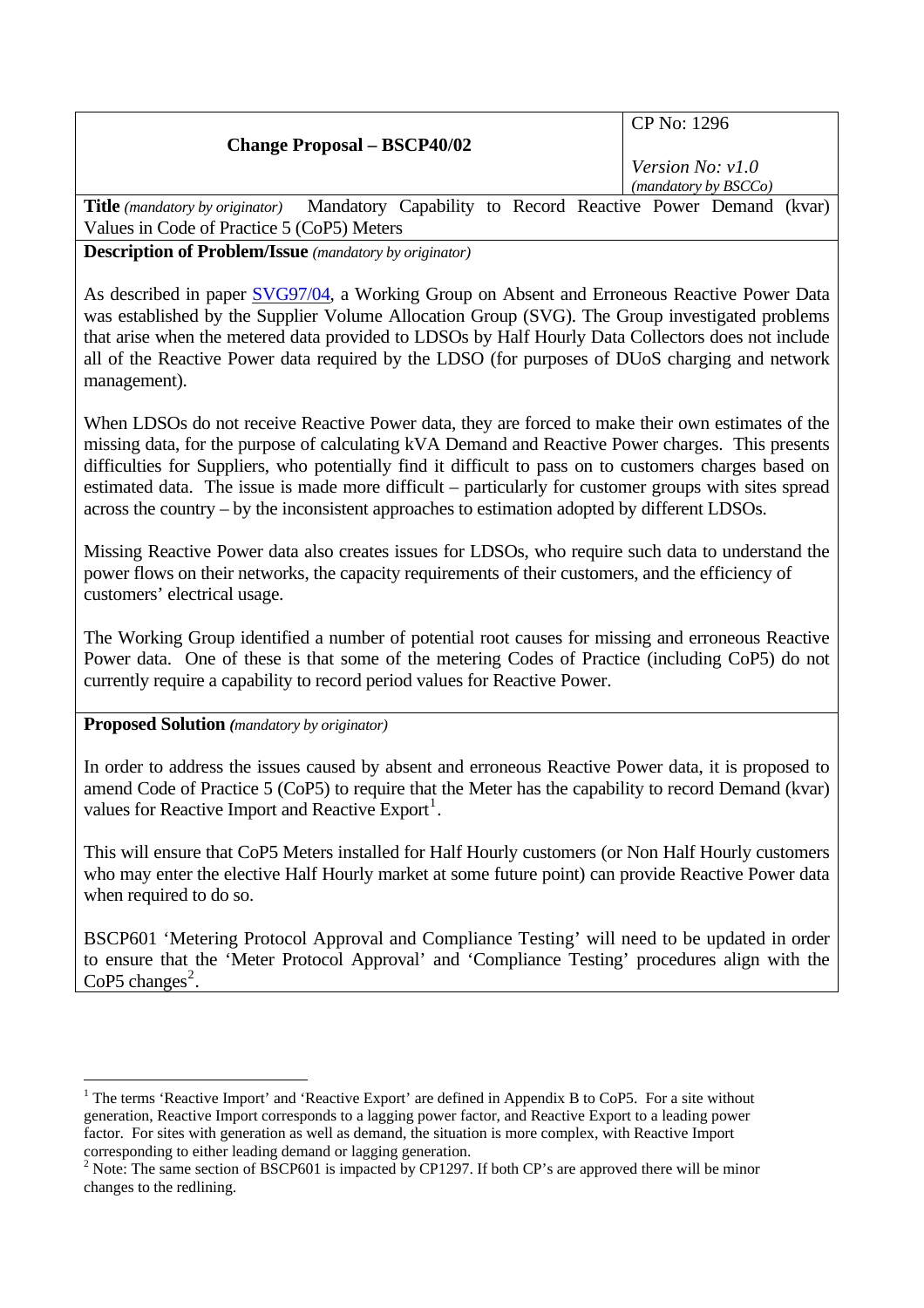**Justification for Change** *(mandatory by originator)* 

For those customers for whom the LDSO already requires Reactive Power data, this change will assist Suppliers in meeting their BSC and DCUSA obligations to provide LDSOs with relevant metered data.

For those customers for whom the LDSO does not currently require Reactive Power data, this change will 'future proof' the metering (should a change in the customer's circumstances or in LDSO requirements mean that Reactive Power data is required at some point in the future).

The Working Group suspected that, historically, the reason for CoP5 not mandating Reactive Power Demand values was that different LDSOs had different charging requirements; and that Reactive Power metering requirements therefore varied from geographical area to geographical area. However, as the industry moves towards a common charging methodology (and higher levels of distributed generation), the Group believed that Reactive Power metering will become a requirement in all geographical areas.

**To which section of the Code does the CP relate, and does the CP facilitate the current provisions of the Code?** *(mandatory by originator)* 

This CP facilitates:

- The Section L requirement that Registrants install Metering Equipment that measures and records flows of Reactive Energy "where relevant" (see sections L1.1.2 and L2.1.1)
- The S2.3.1(h) requirement that Half Hourly Data Collectors provide validated metered data to Suppliers and LDSOs

**Estimated Implementation Costs** *(mandatory by BSCCo)* 

The estimated ELEXON implementation cost is 2 man days, which equates to £440

**Configurable Items Affected by Proposed Solution(s)** *(mandatory by originator)* 

- Code of Practice 5 (CoP5) Code of Practice for the Metering of Energy Transfers with a Maximum Demand of up to (and including) 1MW for Settlement Purposes
- BSCP601 Metering Protocol Approval and Compliance Testing

**Impact on Core Industry Documents or System Operator-Transmission Owner Code** *(mandatory by originator)* 

None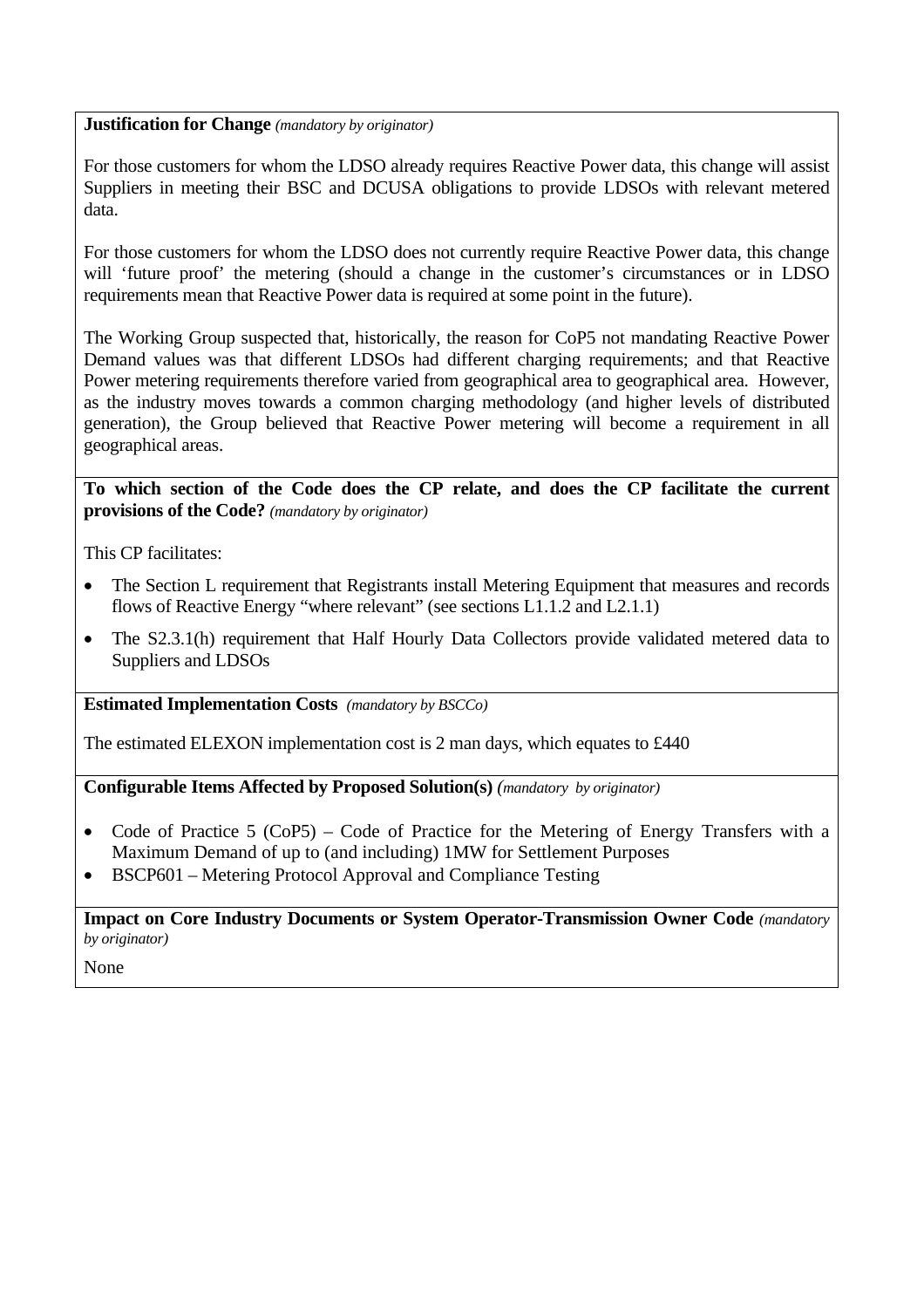## **Related Changes and/or Projects** *(mandatory by BSCCo)*

This Change Proposal is one of a package of four recommended to SVG by the Working Group. The four related Change Proposals are:

- CP1296, 'Mandatory Capability to Record Reactive Power Demand (kvar) Values in Code of Practice 5 (CoP5) Meters'
- CP1297, 'Mandatory Capability to Record Reactive Power Demand (kvar) Values in Code of Practice 10 (CoP10) Meters'
- CP1298, 'Requirement on MOAs to Configure Meters to Record Half Hourly Reactive Power Data (for Half Hourly Settled CT-Metered Customers)'
- CP1299, 'Requirement on Half Hourly Data Collectors to Collect and Report Reactive Power Data (where the Meter is configured to record it)'

The Working Group recommended raising the changes to CoP5 and CoP10 as separate Change Proposals, as they recognised that the two CoPs are relevant to different types of customer, and the two changes may therefore raise different issues for Parties.

Two further changes are currently being developed relating to the validation and estimation of Reactive Power Data. These changes will be progressed as soon as their solution has been developed.

**Requested Implementation Date** *(mandatory by originator)* 

February 2010

**Reason:** 

Next available release

**Version History** *(mandatory by BSCCo)*

Version 1.0 for Impact Assessment

*Originator's Details:* 

*BCA Name………………Stuart Holmes* 

*Organisation……………ELEXON* 

*Email Address…………stuart.holmes@elexon.co.uk* 

*Telephone Number……020 7380 4135* 

*Date……………………05 June 2009*